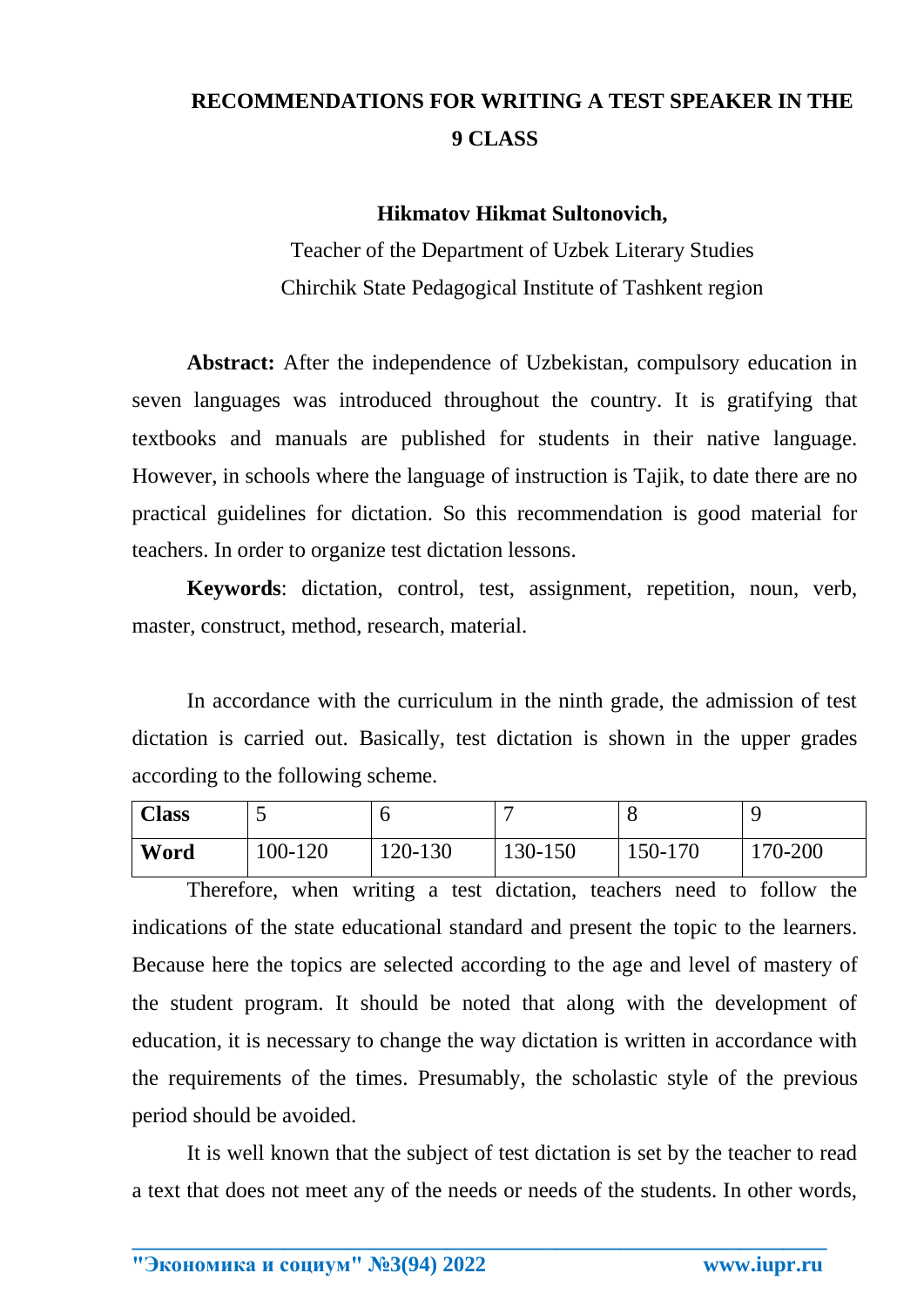the teacher reads the text fluently and the students face the fact that they are dictating. And, of course, in the end, the teacher reads the text again to correct spelling, style, or gesture errors, and the students seem to be correcting "their past mistakes." And the same structure has been going on for years now, but no one has the right to propose a new version of it, even though some teachers were aware of its new methods. It is time to explain to students that test dictations also have a scientific burden, it is time to introduce them to new methods. Therefore, in this article, we offer the easiest way to write for teachers to express their attitude to it and, if necessary, to apply this method in their lessons. So, we start the dictation process during the "test dictation" lesson with the special preparation of the teacher and students. And be sure to write it down in a notebook or on a separate sheet of paper in your own way and present it to the class. We first choose "test dictation" in accordance with the educational standard, which is larger in size, in the range of 180-200 words. The summary of the text is as follows:

## **Teacher**

Teacher, if not, mind to head,

In the living garden, no fruit nectar.

If spring is needed for the green color to cover the earth, and the moon, stars and sun are needed for the illumination of the world of oppression, then the master is the main symbol and light for the full development of man. If a student does not choose the best teacher in the path of life, then he will have a hard time to reach the highest peaks. It is obvious that no one succeeds in anything or anything in front of him. He will be guided by someone, and then he will get a good result.

Yes, then we see that without a master, man cannot go beyond the confines of limited thinking and understand the world and man. It is not a secret that God does not create man with ready abilities, but gives him developing embryos. Allaah says (interpretation of the meaning): So the bottom line is that we need to work hard and make a living. The people we consider to be our companions in life must be people who are acceptable and trustworthy. As you have to trust them and they will trust you too. Of course, one must also be careful in choosing a master.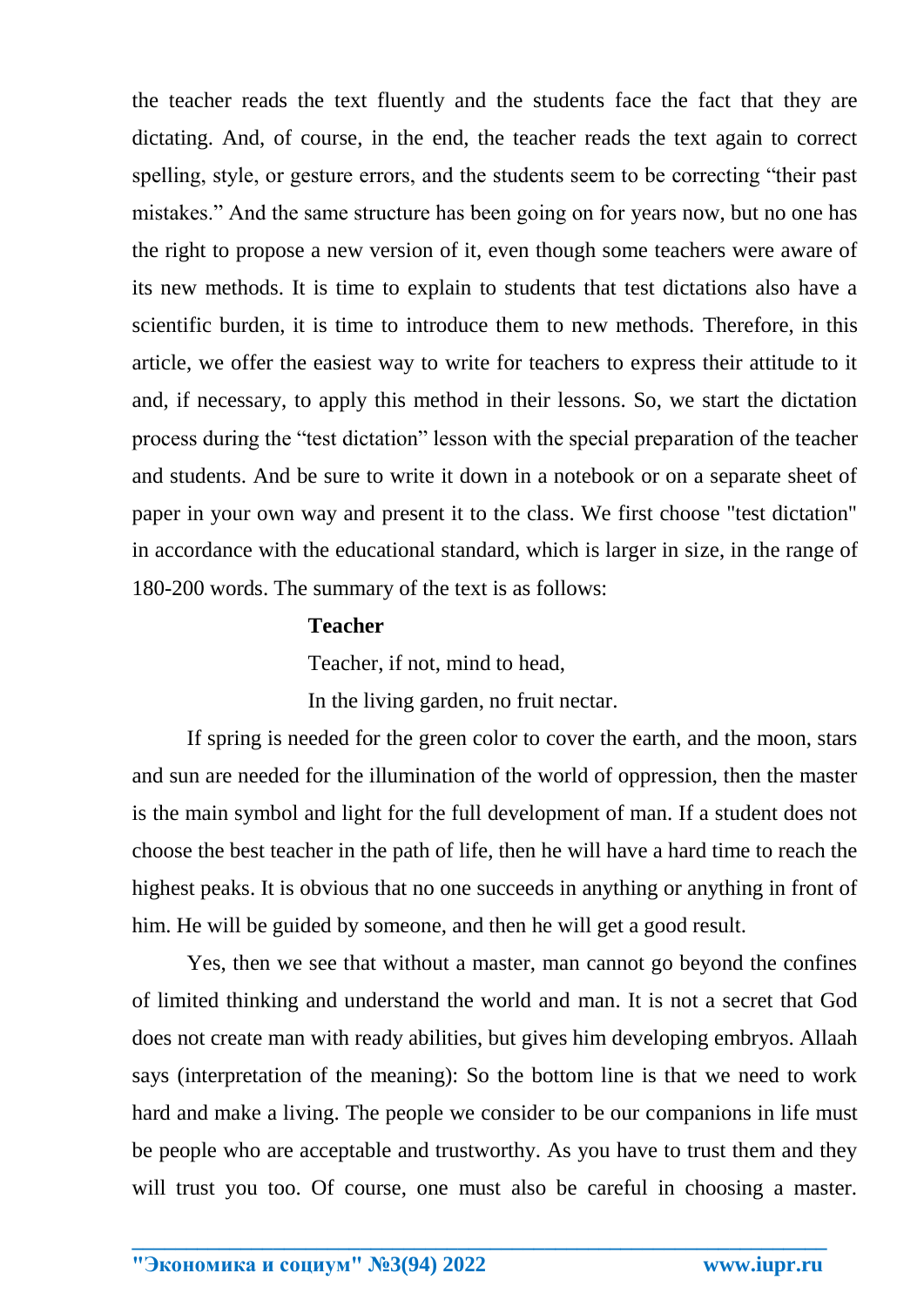Anyone can become a teacher. But there is a very important difference between master and master. Yes, it is not surprising that everyone in the field of his profession has the right to teach something and become a teacher. But not everyone is a good teacher. A good teacher can guide a student to great heights.

So the teacher reads the text to the students and fully complies with the rules and regulations required for test dictation. When the text is complete, it is read a second time to test it. Traditionally, the teacher has to take dictations with him for testing. However, we do not organize and approve the lesson in this way, because the purpose of dictation is not to check for mistakes. We emphasize once again that dictation should be a part of learning, from this point of view we instruct students to follow the following requirements after completion. First, we recommend that you choose five words from the dictation text and write at least two synonyms for each one. For example, if the word "world" appears in the dictation, it is obligatory for everyone to write "universe", "world", "heaven", "falak", "geti", "gardun", "derand" and so on. . It should be noted that two hours are always allocated for the topic of "test dictation" in the programs. Teachers spend the first hour writing and the second hour announcing grades. We can complete this process in less than an hour. In contrast to this type of lesson organization, our recommended lesson is radically flexible. That is, we announce the second task after writing the dictation to the students. They have to choose five words from the words of the text according to their choice and write antonyms in them. We will choose the third task on the subject of language and suggest the correct spelling of words, ie their spelling. Suppose, in the given text, we pronounce the words "water resistant", "every side" separately, and read the words "or", "nobody", "nowhere" together. With this method of dictation, we also test students' knowledge of spelling.

Be sure to give students a fourth task when they write the second person verb, the plural number, from the text. For example, "goes", "takes", "does", "becomes" and so on ....

In the same way, in order to memorize the subject more fully, we will suggest another type of task in their memory. Let's choose five questions on the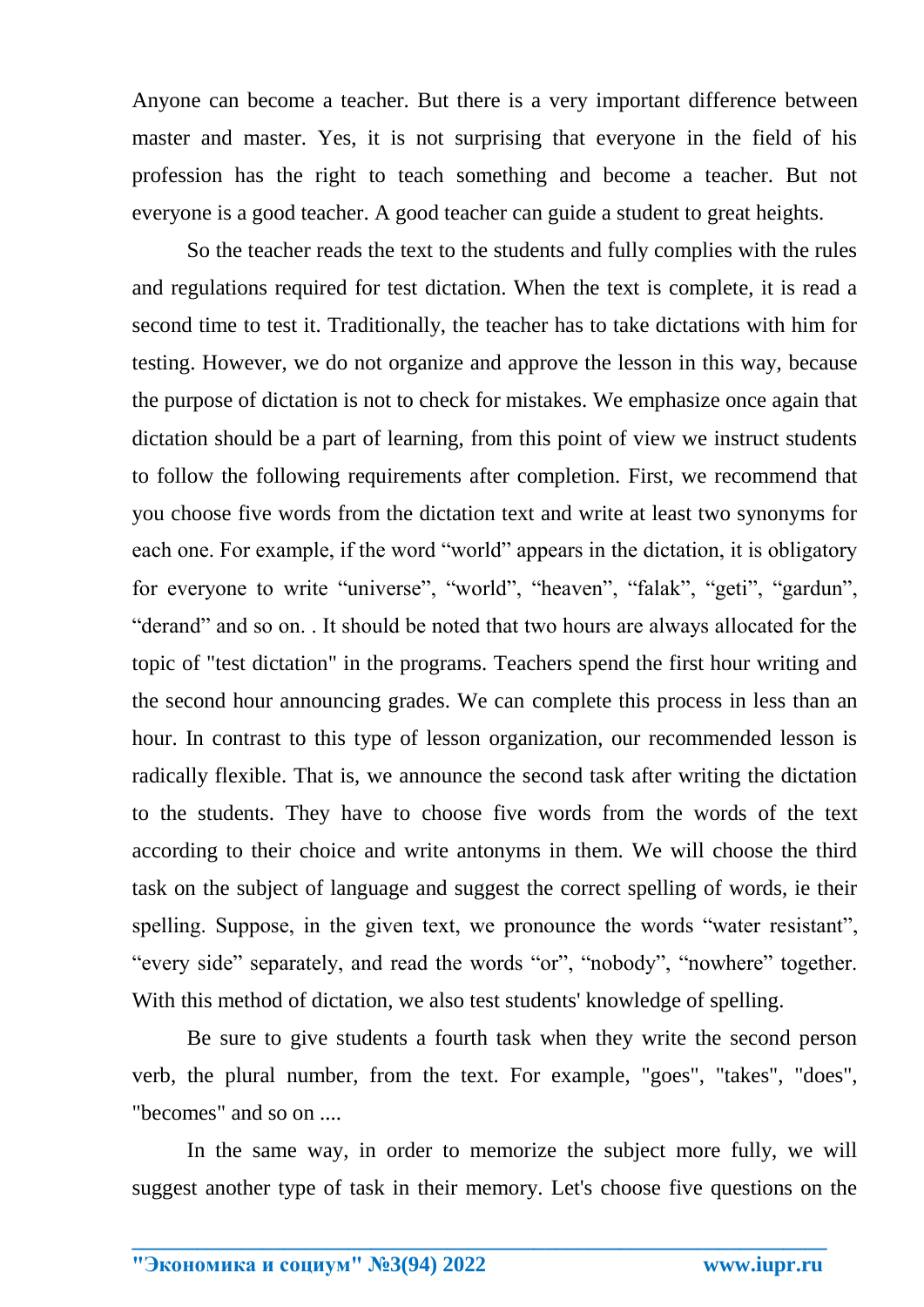topic, let's make it better. The questions are chosen in such a way that some of them agree with the text of the dictation, but others are used to surprise the students. That is, to force them to think about the text of the dictation or to refer to it again to give the correct answer to the question. Because such questions give them a chance to sharpen and strengthen their memory. It also forces them to repeat the subject over and over again. For example, consider the following scheme:

| <b>Think</b>                                              | <b>Right</b> | <b>Wrong</b> |
|-----------------------------------------------------------|--------------|--------------|
| 1. The ground turns yellow for spring.                    |              |              |
| 2. The disciple is the main light for the master          |              |              |
| 3. The teacher guides the student to achieve good results | $^{+}$       |              |
| 4. The great ones have said: "Move away from you, bless   |              |              |
| me."                                                      |              |              |
| 5. A disciple can be guided by his own efforts.           |              |              |

What we said in the course of the lesson was aimed at organizing a test dictation lesson. And that's not enough for an hour. Because the purpose of dictation is to thoroughly test the student's activity. The teacher should not point out the student's mistakes by writing dictation. It is necessary to feel a serious responsibility for this issue and pay attention to all aspects of student learning. Presumably, the first is to pay attention to the aesthetics of writing, including the handwriting and the structure of the dictation. Because there are some students who do not pay attention to the rules of aesthetic writing and margins and point to the fact that teachers in the lower grades are not taken into account. This is not acceptable. It is important to remember that the aesthetics of dictation is the beauty of life. Or, while writing a dictation, the teacher should walk between the desks, pay attention to the students' handwriting, and warn them of their misbehavior in the course of the work in order to be valid in this way. There is a beautiful folk saying, "Calligraphy is half the beauty of the heart," and it is a constant reminder of this topic in the classroom in accordance with the requirements of the standard and rules of dictation.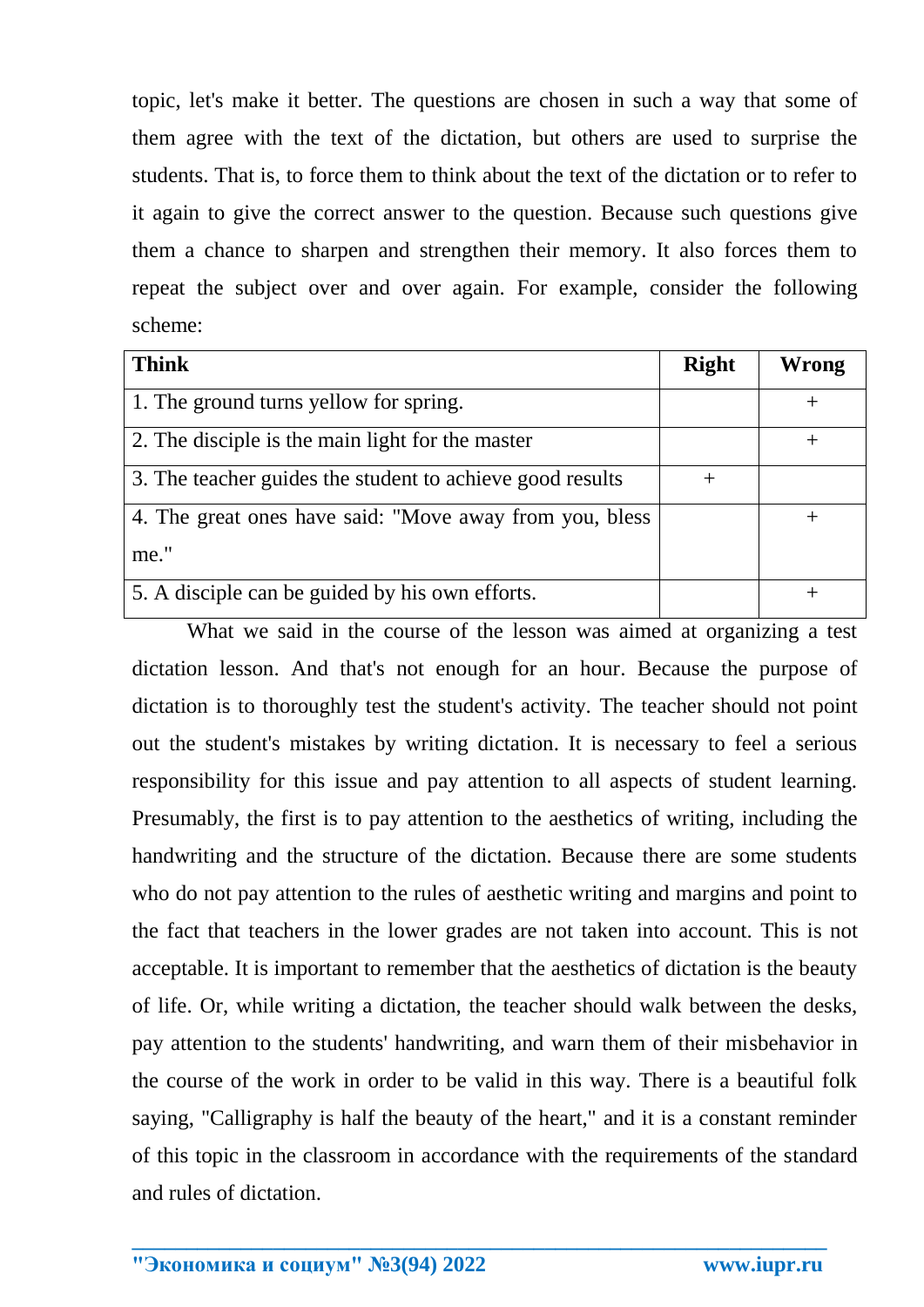And, of course, the teacher needs to inculcate the rules of free writing in the students' understanding from the beginning of the lesson. Because experience has shown that many learners consider face-to-face to be the most important thing and ignore dictation. In such cases, students should not be embarrassed once or twice in front of their classmates. And it should be made clear that this habit is not in accordance with the requirements of test dictation.

A creative teacher has a lot of success in conducting two hours of test dictation. First of all, it follows the norms of the state standard of education and educates students in the same spirit. Then, with the development of new methods and the availability of different types of teaching, students are guided to new worlds in the field of education. Presumably, he can update the assignment process in the above method with other innovations in order to address the missed topics. In other words, it can address questions and phrases about strong phrases, different parts of speech, word formation, sentence members, speech styles, and other areas of linguistics in order to place specific topics in the minds of learners.

That is why test dictation is not a general topic, it is a source of science and wisdom, a criterion for study and research. Proper organization of such a speech, taking into account its future, will help students to form a coherent speech. Increases their level of knowledge and increases their credibility and sense of responsibility to the requirements of the norms of literary language. It enriches their lessons on science and increases their enthusiasm and love for reading.

## **REFERENCES:**

1. Ҳикматов, Ҳ.С.(2021). ТАФСИРИ МУХТАСАР МЕБОЯД. Academic Research in Educational Sciences, 2(10), 1008-1013. <https://doi.org/10.24412/2181-1385-2021-10-1008-1013>

2. Ҳикматов Ҳикмат Султонович, (2021). ТАВСИЯҲО ДОИР БА ТАРЗИ ТАЪЛИМИ МАВЗӮИ "ҲАЁТ ВА ФАЪОЛИЯТИ АБӮАБДУЛЛОҲИ РӮДАКӢ" ДАР СИНФИ 7. Involta Innovatsion Scientific Journal. Vol. 1,ISSUE 1, 2021. December. [www.involta.uz](http://www.involta.uz/) .